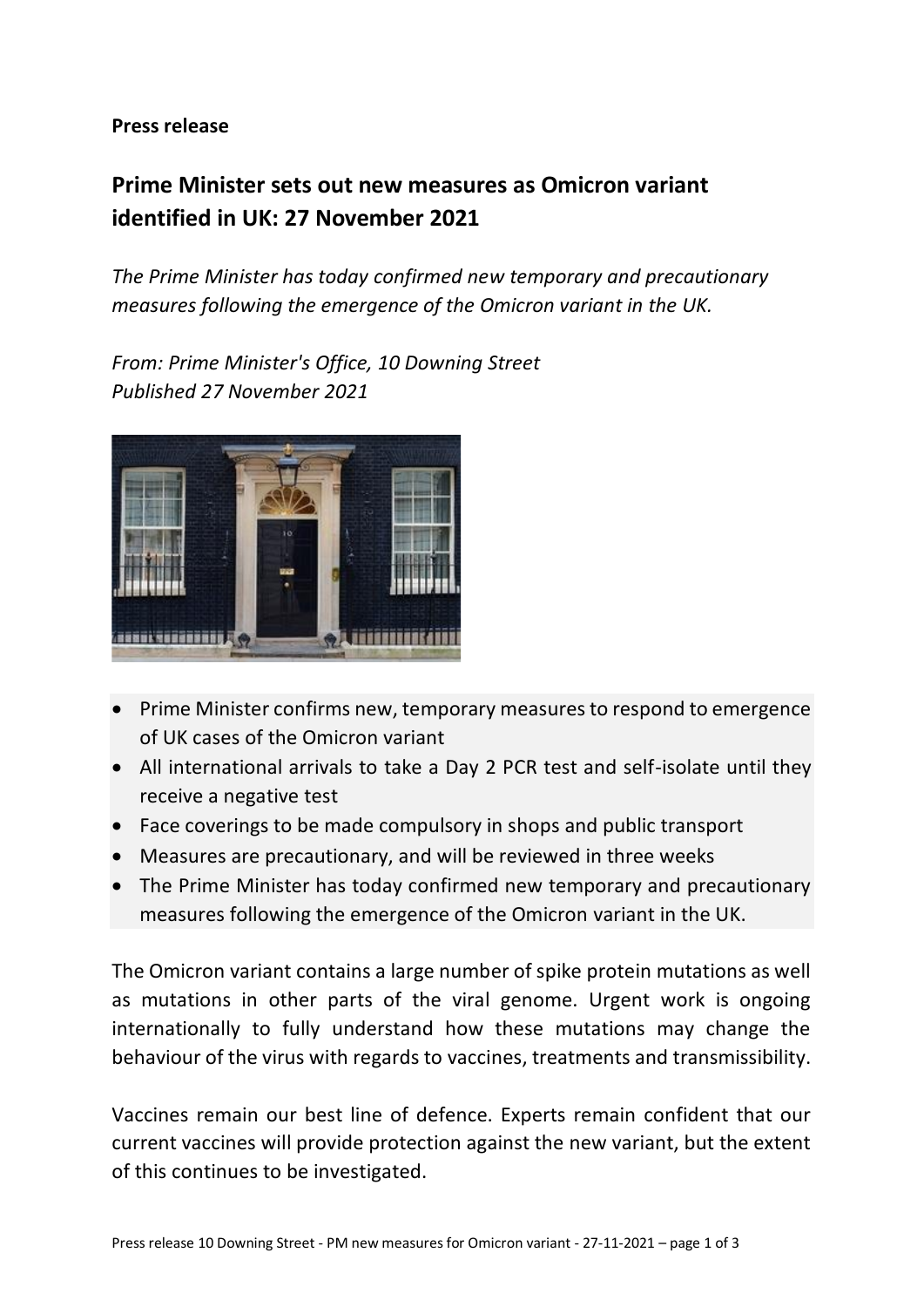Over 16 million people have already come forward for their booster jabs, and we have seen a fall in hospitalisations and deaths. All adults who have not yet received their first or second dose of the vaccine, or those who are eligible for their booster are encouraged to come forward to help protect themselves and others.

Targeted measures will be introduced from next week as a precaution to slow down the spread of the variant while we gather more information. These are:

- All international arrivals must take a Day 2 PCR test and self-isolate until they receive a negative result.
- All contacts of suspected Omicron cases must self-isolate, regardless of their vaccination status. They will be contacted by NHS Test and Trace.
- Face coverings will be made compulsory in shops and on public transport from next week. All hospitality settings will be exempt.
- Six million booster jabs will be available in England alone over the next three weeks, and the Health Secretary has today asked the JCVI to consider rapidly extending boosters, as well as reducing the gap between the second dose and booster.

Two cases of the Omicron variant were today identified in Essex and Nottingham. Targeted testing and contact tracing is now underway.

Early indications suggest this variant may be more transmissible than the Delta variant and current vaccines may be less effective against it. A rapid rise in infections in South Africa has been attributed to the spread of this new variant of COVID-19.

International efforts are now underway to gather as much data and information as possible about this new variant, with more detailed information expected over the next three weeks. It is due to South Africa's extensive surveillance system and transparency that the UK has been able to have early warning of this new variant and begin collecting data.

Travel restrictions have already been implemented to slow the spread of the variant and protect our borders. From 04:00 Sunday 28 November South Africa,